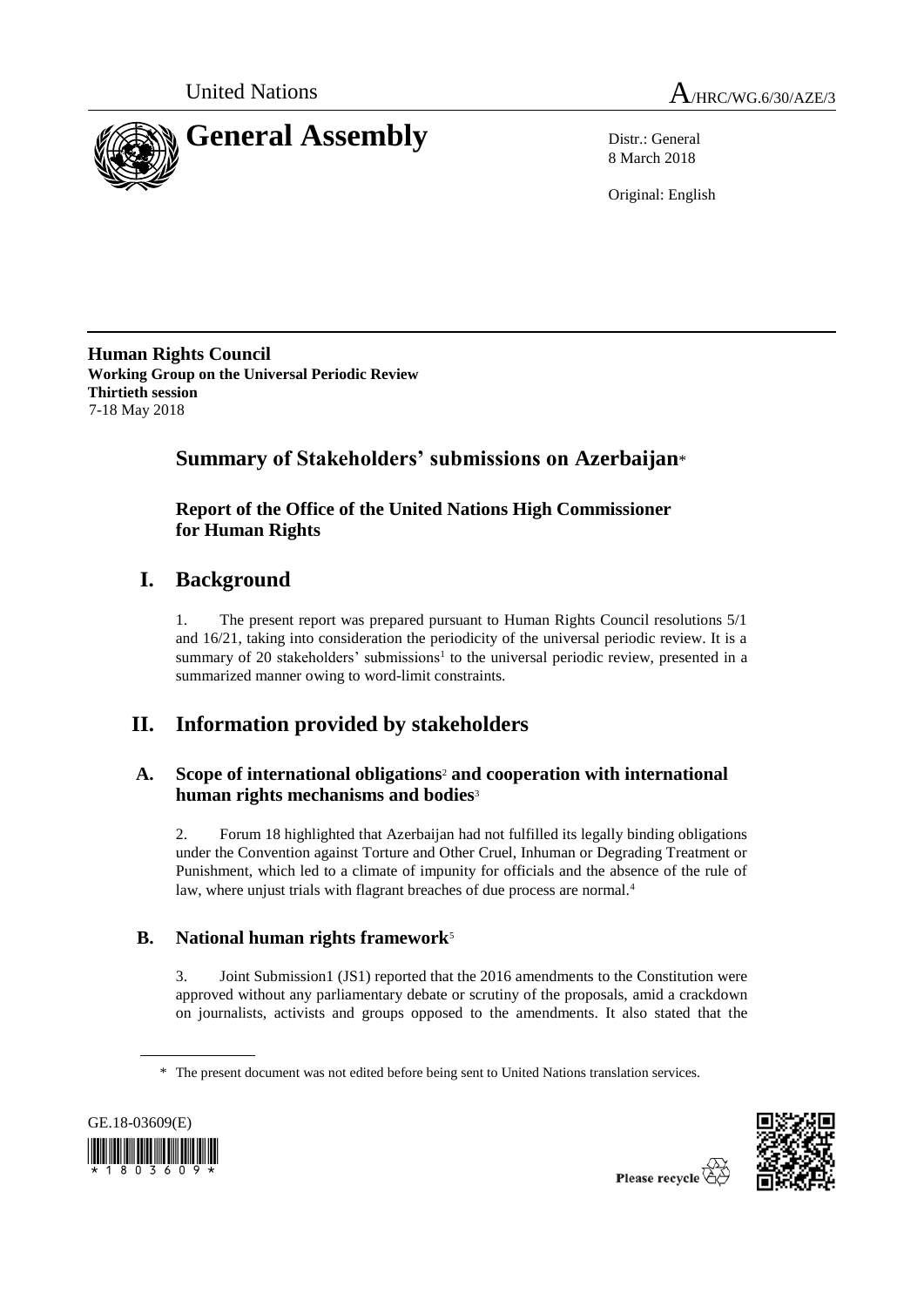referendum was plagued by reports of irregularities, including ballot stuffing and fraud. The said amendments included consolidation of the powers of the President and weakening of democratic checks and balances, including by weakening the Courts. 6

# **C. Implementation of international human rights obligations, taking into account applicable international humanitarian law**

# **1. Cross-cutting issues**

## *Equality and non-discrimination*<sup>7</sup>

4. Joint Submission 3 (JS3) noted that there were indications that several transsexual sex workers were arrested by the police and that gay and transsexual people had been arrested in their apartments.<sup>8</sup> It recommended that Azerbaijan put an end to the government supported smear campaigns against lesbian, gay, bisexual, and transgender persons and prevent their arbitrary detention.<sup>9</sup>

5. Women and Modern World reported that about 150 homosexuals and transgender people were detained in Baku during police raids in mid-September 2017. More than a third of them were arrested for up to 30 days<sup>10</sup> and transgender women who were engaged in sex work in the streets suffered the highest level of abuse from both law enforcement bodies and society. Gender reassignment surgeries and hormonal therapy were not available in Azerbaijan, which considerably limits transgender women's access to employment.<sup>11</sup> It recommended that Azerbaijan conduct proper investigations on police blackmailing, harassment and violence against LGBT people, duly punishing those responsible and setting up administrative and legal frameworks to eradicate such practices as well as to develop a legal and medical system, which would allow transgender people to change their bodies and legal papers in accordance with their gender identity.<sup>12</sup>

#### *Development, the environment, and business and human rights*<sup>13</sup>

6. Crude Accountability reported that most villagers interviewed from the Sangechal, Massive III, Ezimkend, and Umid settlements near the Shah Deniz gas extraction site complained about air quality.<sup>14</sup> Concerns were expressed about lack of access to clean drinking water, absence of adequate sanitation facilities and infrastructure and sewage disposal, as well as soil contamination. It noted that villagers in Sengechal, Massive III, Ezimkend, and Umid also reported of abnormally high rates of deformities and mortality in livestock in the last several years.<sup>15</sup> It also highlighted Government authorities' insistence that it is illegal to build houses and infrastructure near the oil and gas fields thus not providing deeds to the existing houses. It further reported that schools in Ezimkend and Massive III were in bad condition, and lacked heating in the winter.<sup>16</sup>

7. Crude Accountability recommended that Azerbaijan invite the Special Rapporteur on the issue of human rights obligations relating to the enjoyment of a safe, clean, healthy, and sustainable environment and the Special Rapporteur on the right of everyone to the enjoyment of the highest attainable standard of physical and mental health in order for them to assess the protection of the rights of communities living near oil and natural gas exploration and processing sites in Azerbaijan. It also recommended that the Ministry of Health conduct a timely investigation into the air, water, and soil quality in the affected villages.<sup>17</sup>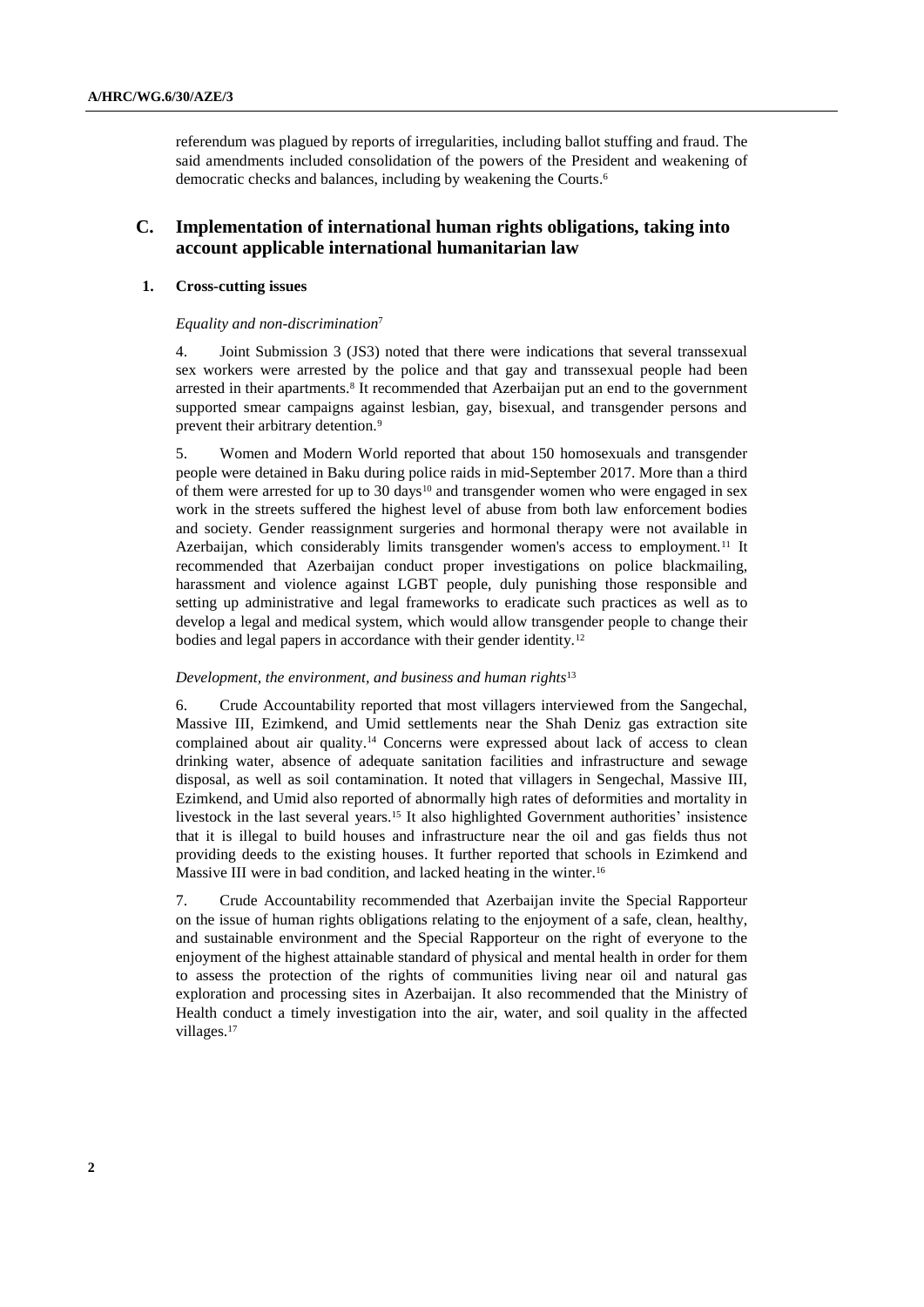## **2. Civil and political rights**

## *Right to life, liberty and security of person*<sup>18</sup>

8. Organization for Defending Victims of Violence (ODVV) reported of torture and illtreatment of human rights activists.<sup>19</sup> ODVV recommended that Azerbaijan should take all possible measures to eliminate torture and inhuman treatment with its citizens, specifically human rights defenders and members of religious groups.<sup>20</sup>

9. Human Rights Watch (HRW) emphasized that despite Azerbaijan's acceptance of numerous UPR recommendations "to take all necessary measures to eradicate the practice of ill-treatment and use of torture in detention," and "to ensure that all allegations of torture are effectively investigated," torture and ill-treatment continue with impunity.

10. By way of an example, HRW noted that at the January 2017 trial of those arrested in November 2015 in Nardaran, 17 men made credible allegations of ill-treatment in detention to coerce confessions and testimony against others. The men alleged that officers at the Interior Ministry Organized Crime Unit headquarters placed sacks on their heads, handcuffed them, and beat them with truncheons, including on their genitals and bottoms of their feet. Some also said that officials used electric shocks on them, and threatened to rape their wives or sisters. The men also alleged that police beat and kicked them in a police van upon detention. HRW highlighted that the authorities failed to effectively investigate these allegations.<sup>21</sup>

11. In this regard, HRW recommended that Azerbaijan: thoroughly investigate all allegations of torture and ill-treatment of detainees and hold perpetrators accountable; and make a statement at the highest level condemning torture and ill-treatment.<sup>22</sup>

12. Forum 18 stated that torture could be a part of raids on anyone exercising freedom of religion and belief. For example, in a September 2013 raid on a Jehovah's Witness family, police forced their way into their home and confiscated books including personal Bibles, money, and medical and financial documents.<sup>23</sup>

13. The Council of Europe Commissioner for Human Rights (CoE-HC) noted a general pattern of repression in Azerbaijan against those expressing dissent or criticism of the authorities, including human rights defenders, their lawyers, journalists, bloggers and other activists stressing that reprisals against the civil society of his Office make it increasingly difficult to work on human rights issues in Azerbaijan.<sup>24</sup>

## *Administration of justice, including impunity, and the rule of law*<sup>25</sup>

14. International Bar Association Human Rights Institute (IBAHRI) reported that the number of qualified lawyers was alarmingly low<sup>26</sup> and that the Azerbaijani Bar Association lacked independence.<sup>27</sup> Meanwhile, JS3 also noted that the harassment and use of disciplinary sanctions against independent lawyers was a cause for serious concern. Threats of disbarment or temporary suspension were used to discourage lawyers from taking on politically sensitive cases and from making appeals. 28

15. Similarly, International Commission of Jurists (ICJ) reported that the bar association suffered from serious institutional weakness and did not operate as self-governing institution.<sup>29</sup> It recommended that the independence and role of lawyers must be respected by all institutions of the State and by all public authorities.<sup>30</sup> It also recommended that governmental authorities, in co-operation and consultation with the Bar Association and with lawyers themselves, should take steps to ensure that lawyers are protected from intimidation, hindrance, harassment or other improper interference in their work.<sup>31</sup> Lawyers for Lawyers (L4L) raised similar concerns and provided individual examples of harassment and removal of lawyers from cases and criminal proceedings initiated against them.<sup>32</sup>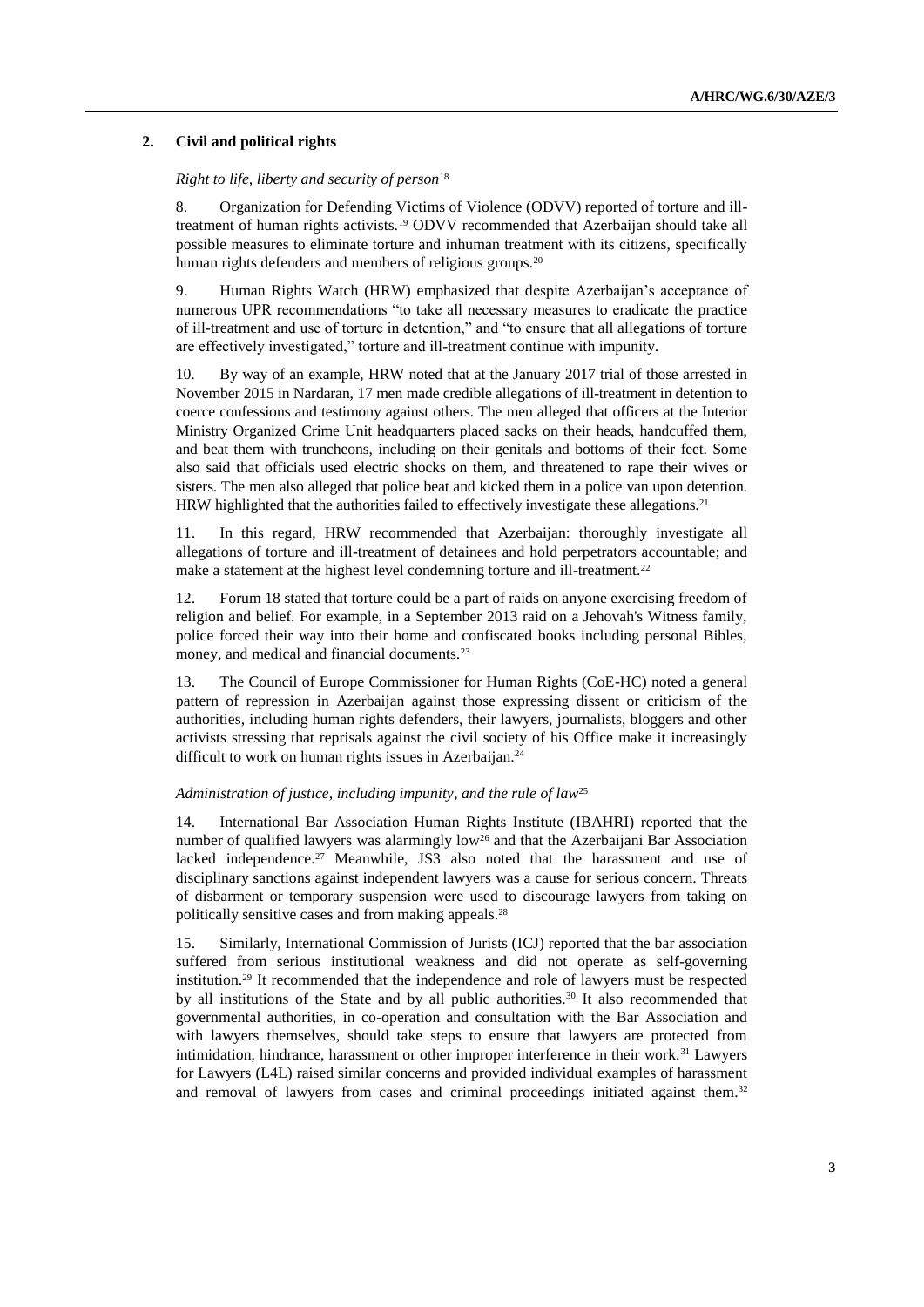IBAHRI also noted cases of human rights lawyers who were disbarred by the Azerbaijan Bar Association.<sup>33</sup>

16. The Group of States against Corruption of the Council of Europe (CoE-GRECO) recommended that the objectives of safeguarding and strengthening judicial independence be explicitly stipulated in the mandate of the Judicial Legal Council (JLC), and that the role of the judiciary within the JLC be reinforced notably by providing for not less than half of its members to be composed of judges who are directly elected or appointed by their peers, and by ensuring that the JLC president is elected from among the JLC members who are judges.<sup>34</sup>

## *Fundamental freedoms and the right to participate in public and political life*<sup>35</sup>

17. ADF International (ADF) noted that religious freedom was not respected to the fullest extent in practice, required by international law as the right to manifest one's religion was limited by rules that prohibit the ability of any religious community to freely evangelize and proselytize, and by restrictions placed on certain "non-traditional" religious groups regarding registration and free operation.<sup>36</sup>

18. European Centre for Law and Justice (ECLJ) noted that the Government used restrictions to stifle its minority citizens' rights to freedom of religion.<sup>37</sup> It also noted that the State Committee for Work with Religious Organisations (SCWRO) continued to increase its control of religious communities with prohibitions on media, publications, the disbursement of information, and proselytism.<sup>38</sup> ECLJ, Freedom Now and ADF reported that religious groups in Azerbaijan were required to register with the government through complex and onerous process,  $39$  and were often either denied the registration or kept waiting for the application to be processed and provided examples in that regard.<sup>40</sup>

19. Forum 18 reported of cases of torture for practicing one's religion and other violations, including closure of Sunni Muslim mosques.<sup>41</sup> Freedom Now reported similar concerns.<sup>42</sup> Forum 18 noted that on 1 March 2016 as part of a new Code of Administrative Offences added a penalty of deportation for foreigners "guilty" of sending individuals abroad for religious education without permission and selling state-approved religious literature and materials away from places where the state allowed them to be sold.<sup>43</sup> These latest Administrative Code changes followed December 2015 changes to the Criminal Code targeting those who lead Muslim worship after having gained religious education abroad.<sup>44</sup>

20. JS1 noted Azerbaijan's practice of targeting critical or dissenting voices with politically motivated arrests on spurious charges, extended pre-trial detentions and custodial sentences. It highlighted that there were waves of arbitrary arrests and detentions prior to and around significant events. <sup>45</sup> JS1 also provided a list of individuals belonging to political opposition, who were arbitrarily arrested or detained on politically motivated charges. 46 Joint Submission 2 (JS2), IPHR, Human Rights Watch and Freedom Now highlighted, among others, the case of Ilgar Mammadov, leader of the Republican Alternative Movement, who remained in detention.<sup>47</sup> JS2 also noted the wave of arrests of dissenting voices prior to the 2016 constitutional referendum.<sup>48</sup>

21. Human Rights Watch and Freedom Now reported that in 2015 and 2016, authorities released about 17 human rights defenders, journalists and political activists, but none had their convictions vacated.<sup>49</sup> JS1 noted that released political prisoners were commonly unable to return to their previous work and political activities. Many had not had convictions quashed, are under surveillance, face travel bans, and ongoing harassment.<sup>50</sup> JS1 called for immediate and unconditional release of all persons arbitrarily detained for exercising their rights to freedom of expression, as well as cease the arbitrary arrest and detentions of individuals for politically motivated reasons.<sup>51</sup>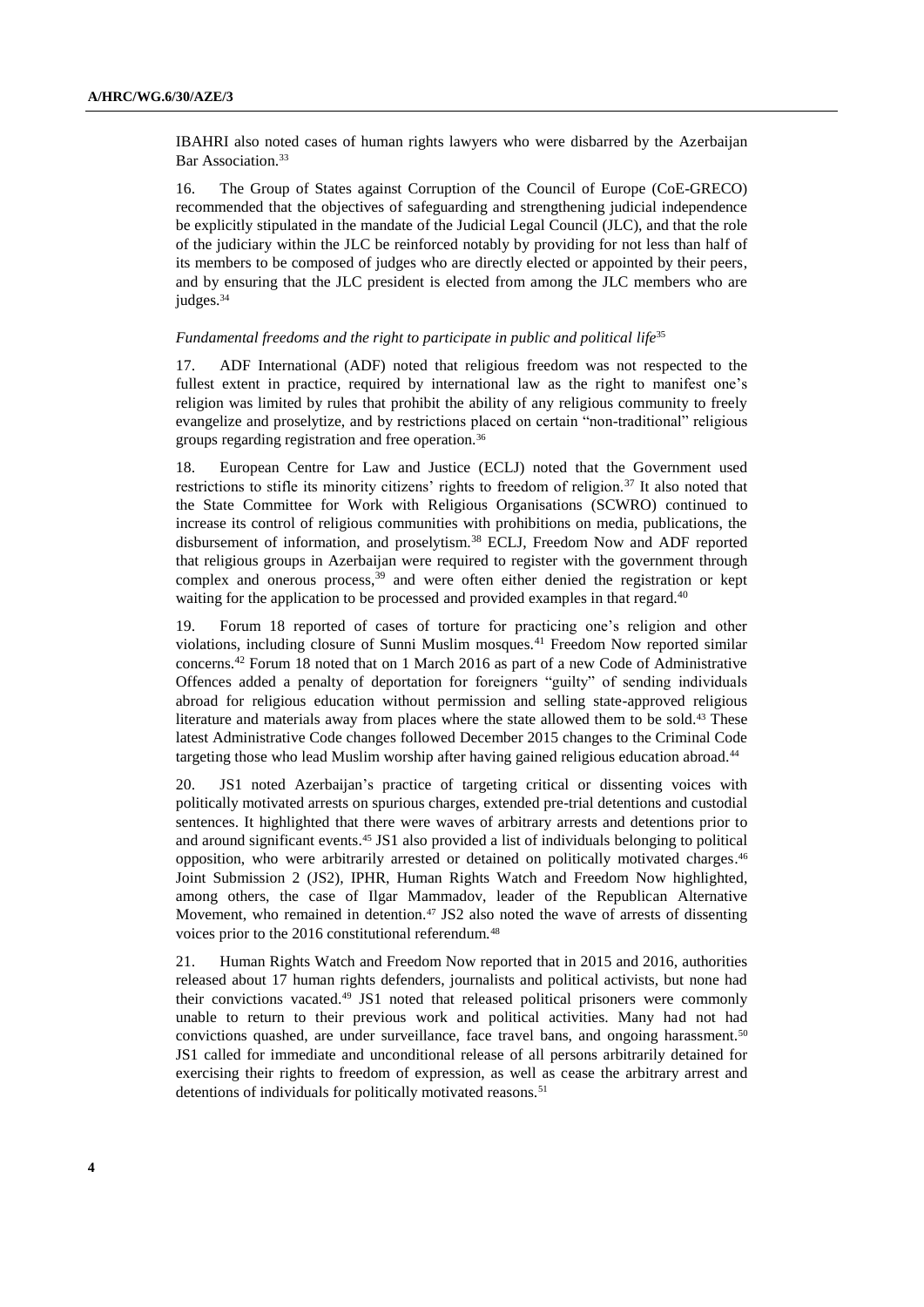22. JS1 provided a list of individual cases of journalists and bloggers who faced death, intimidation and threats, while the perpetrators faced impunity. It recommended that Azerbaijan take measures to ensure the safety of journalists, in line with Human Rights Council resolution 33/2, including by condemning violence against journalists and ensuring speedy, impartial and thorough investigation into such cases, among others.<sup>52</sup> JS2, IPHR and Human Rights Watch provided a list of journalists who had been particularly targeted, including cases of arrests and sentencing.<sup>53</sup> Freedom Now stated that Azerbaijan increased the maximum term of imprisonment under the Administrative Code and now it equals minimum detention term under the criminal code.<sup>54</sup>

23. JS1 noted that the authorities dominated the country's media landscape, through regulations, direct ownership or indirect economic control and that many independent media outlets had been forced to close or go into exile, with those still operating inside the country subject to police raids, financial pressures, and prosecution of journalists and editors on politically motivated charges.<sup>55</sup> JS1, IPHR, Human Rights Watch and Freedom Now provided a list of media outlets that were forcibly closed or targeted by the authorities. 56

24. JS1 noted the 2017 amendments to the laws on "Information, Informatisation and Protection of Information" and "Telecommunications", extending government control over online media. <sup>57</sup> It reported that access to a number of online new sites with content critical of the government were blocked in Azerbaijan without informing the hosts or owners of these outlets in advance.<sup>58</sup> JS1 recommended that laws should be reformed to remove reference to prohibitions on content that do not comply with international human rights law on freedom of expression, and to ensure that websites are only blocked on the basis of an independent court order and are strictly proportionate to the aim pursued. It also recommended decriminalizing defamation fully, including by reversing the introduction of heightened penalties for online forms of defamation, repealing Articles 148, 148-1, 323.1, and 323.1-1 of the Criminal Code.<sup>59</sup>

25. Human Rights Watch and JS1 noted the amendments to Articles 148 and 323 of the Criminal Code, creating a new offence of "slander or insult" through "fake user names, profiles or accounts", as well as increasing penalties for "smearing or humiliating the honour and dignity" of the Azerbaijani president where the offence is committed online. The Government had not acted on its 2011 proposal to decriminalize defamation, which currently carries a sentence of up to 3 years in prison.  $60$  In this regard, the Office of Democratic Institutions and Human Rights, Organization for Security and Co-operation in Europe (OSCE-ODHIR) recommended: that consideration should be given to repealing criminal defamation provisions in favour of civil sanctions designed to restore the reputation harmed rather than compensate the plaintiff or punish the defendant, and that sanctions should be strictly proportionate to the actual harm caused and the law should prioritize the use of non-pecuniary remedies.<sup>61</sup>

26. IPHR and JS1 noted the 2013 and 2014 amendments to the 2011 Law on Non-Governmental Organisations (Public Associations and Funds), which provided the government with broad discretion to dissolve, impose financial penalties on, and freeze the assets of NGOs for infractions of administrative regulations, closing the few remaining loopholes for the operation of unregistered, independent, and foreign organisations.<sup>62</sup> JS1 noted that the 2014 amendments established a de facto licensing regime for NGOs, giving the government broad discretion to arbitrarily refuse or delay the registration of grants, as well as made it much harder for foreign entities to provide grants to local NGOs, requiring them to have an agreement with government ministries.<sup>63</sup> JS2, JS3, and Human Rights Watch raised similar concerns.<sup>64</sup>

27. JS1 also noted that the President signed into law a decree on the Simplification of Registration of Foreign Grants in Azerbaijan, effective from 1 January 2017, which did not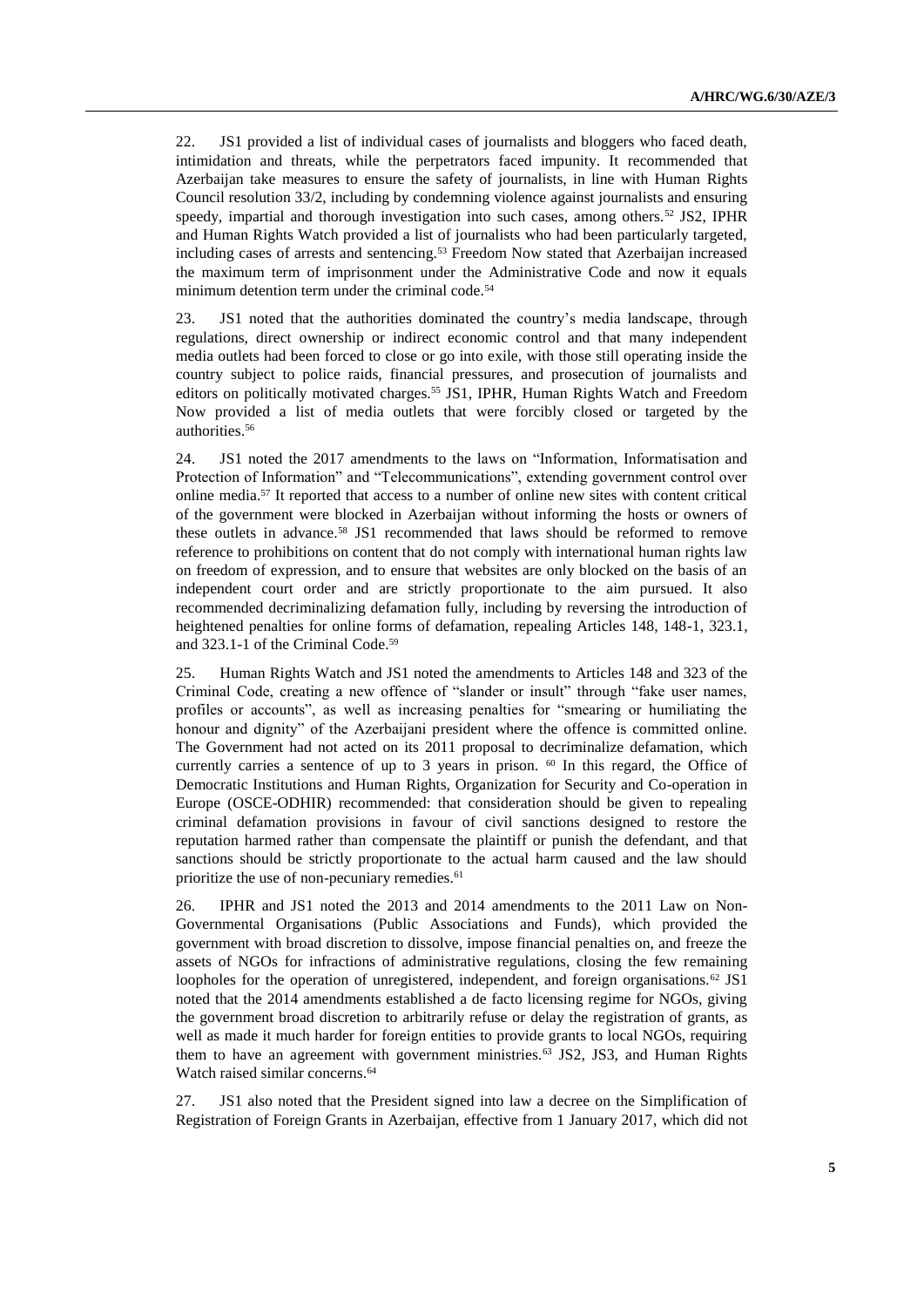address the legal requirement for NGOs to register grants, and did not change the broad discretion of the authorities to arbitrarily deny grant registration. <sup>65</sup> JS1 recommended that Azerbaijan comprehensively reform all laws limiting the right to freedom of association, in particular the 2011 law on NGOs and the 2013 and 2014 amendments thereto, and bring them in line with international human rights law.<sup>66</sup>

28. With regard to the right to freedom of assembly, JS1 noted that on 14 May 2013, amendments to the Code of Administrative Offences increased the penalties for "organising, holding and attending an unauthorised assembly" to 60 days' detention. <sup>67</sup> JS2 raised similar concerns.<sup>68</sup> JS1 and IPHR also noted that police used unlawful and disproportionate force to disperse protests, and participants in peaceful assemblies had been arbitrarily detained. They provided examples of arrests for participation in unauthorized protest.<sup>69</sup> Freedom Now reported that 185 persons were detained for participating in authorized rally against referendum on constitutional amendments.<sup>70</sup> JS1 recommended that Azerbaijan comprehensively reform the 2008 Law on Peaceful Assembly (as amended) and the 2013 amendments to the Code of Administrative Offences, including by removing penalties for "unauthorised assemblies", and removing blanket prohibitions on assemblies in the centre of Baku, ensuring that any location-based limitations are necessary and proportionate.<sup>71</sup>

29. OSCE-ODHIR noted that the 9 October 2013 presidential election was undermined by limitations on the freedoms of expression, assembly and association that did not guarantee a level playing field for candidates. It also noted that there were continued allegations of candidate and voter intimidation and a restrictive media environment.<sup>72</sup>

#### *Prohibition of all forms of slavery*<sup>73</sup>

30. The Council of Europe Convention on Action against Trafficking in Human Being (CoE-GRETA) recommended that Azerbaijan take further action particularly in the following areas: strengthening action to prevent and combat trafficking for the purpose of labour exploitation, in particular in sectors at risk such as construction, agriculture and domestic work; developing the aspect of prevention through social and economic measures for groups vulnerable to human trafficking, securing the registration of all persons, as well as discouraging demand for services from trafficked persons; further improving the identification of victims of trafficking, in particular by strengthening the involvement of specialised NGOs and other frontline actors in victim identification, and improving the detection of victims of trafficking among children and irregular migrants; strengthening efforts to provide assistance to victims of trafficking and facilitate their reintegration into society, including by securing funding for assistance measures provided by NGOs; adopting further measures to facilitate victims' access to compensation; improving further the knowledge and sensitivity of investigators, prosecutors and judges about human trafficking and the rights of victims, with a view to ensuring that human trafficking cases are investigated and prosecuted promptly and effectively, leading to proportionate and dissuasive sanctions; and making full use of the measures available to protect victims, witnesses of trafficking and NGOs supporting victims to ensure that they are adequately protected from potential retaliation and intimidation.<sup>74</sup>

#### *Right to privacy and family life*<sup>75</sup>

31. Women and Modern World noted that the Programme of Family Planning propagandized actively against early marriages, marriages among close relatives and other specific characteristics of the demographic situation in the country. It also highlighted the serious problem of distorted sex ratios observed broadly in regions of Azerbaijan.<sup>76</sup>

32. Women and Modern World also noted that gender-based restrictions represented one of the key issues in the field of sexual and reproductive rights for both women and men.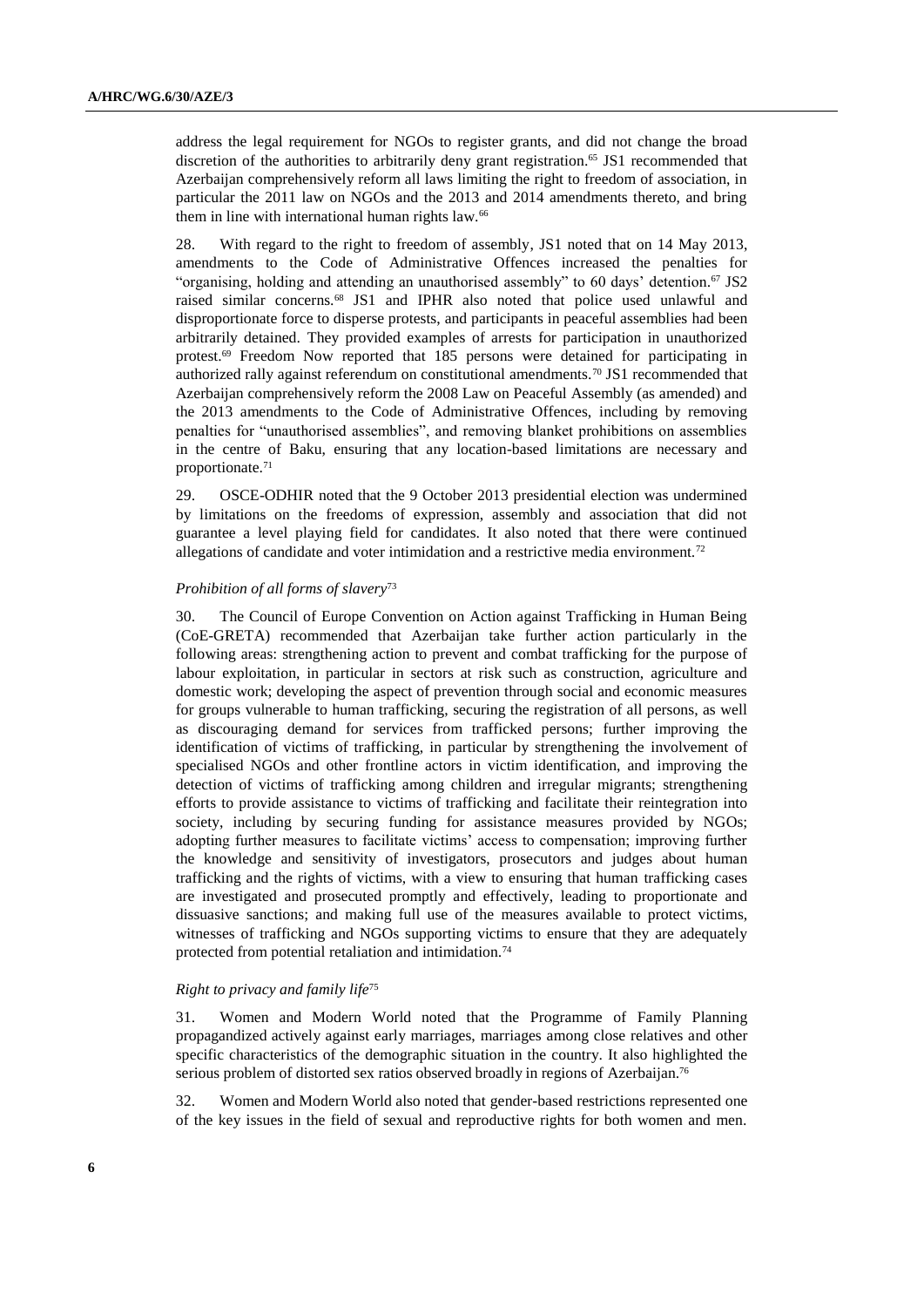The society valued men over women because ethnicity and family name was passed through men. Many families decided to abort female foetuses.<sup>77</sup>

33. According to Women and Modern World, most lesbian, gay, bisexual and transsexual persons (LGBT) live with their families because of family pressure and the social norm that a child should live with their family until marriage. Very few LGBT people tell their families about their sexual orientation or gender identity fearing being disowned or forcibly married.<sup>78</sup>

#### **3. Economic, social and cultural rights**

## *Right to work and to just and favourable conditions of work*<sup>79</sup>

34. The European Committee of Social Rights (CoE-SR Committee) concluded in 2016 that in practice, the free exercise of the right to form trade unions was not ensured in multinational companies; there was not an adequate and proportionate compensation to the harm suffered by a worker discriminated against for having joined a trade union; and the social and economic interests of the police were not protected by professional organisations or trade unions.<sup>80</sup>

35. The CoE-SR Committee concluded in 2016 that: public employment services did not operate in an efficient manner; legislation did not provide for a shift in the burden of proof in gender discrimination cases; women were not permitted to work in all professions which constitutes discrimination based on sex; and the unadjusted gender pay gap was manifestly too high. 81

36. Women and Modern World noted surveys that found that about 30 per cent of women experienced sexual harassment at work and the social perception that women should quit their job if they experience sexual harassment from their employer or a coworker.<sup>82</sup>

37. The European Commission against Racism and Intolerance (CoE-ECRI) noted that informal employment was widespread in Azerbaijan. In 2014, the authorities identified about 37,420 migrants in an irregular situation. It recommended that the authorities step up their efforts to ensure that employers declare all migrant workers and to remove the obstacles to registration of migrant workers.<sup>83</sup>

#### *Right to social security*

38. The CoE-SR Committee concluded in 2016 that access to social services by nationals of other States Parties was subject to an excessive length of residence requirement. 84

#### *Right to an adequate standard of living*<sup>85</sup>

39. The Council of Europe Commissioner for Human Rights (CoE-HC) expressed concerns about the effective enjoyment of the right to property in the context of the ongoing general urban renewal of Baku. He called on the authorities to ensure that all further expropriations and demolitions are carried out in a lawful and transparent manner. He also emphasized that the authorities should also provide fair market value compensations and allow access to an effective national remedy for those who would like to impugn the decisions against their properties.<sup>86</sup>

# *Right to health*<sup>87</sup>

40. The CoE-SR Committee concluded in 2016 that the measures taken to reduce infant and maternal mortality have been insufficient, and that public healthcare expenditure is too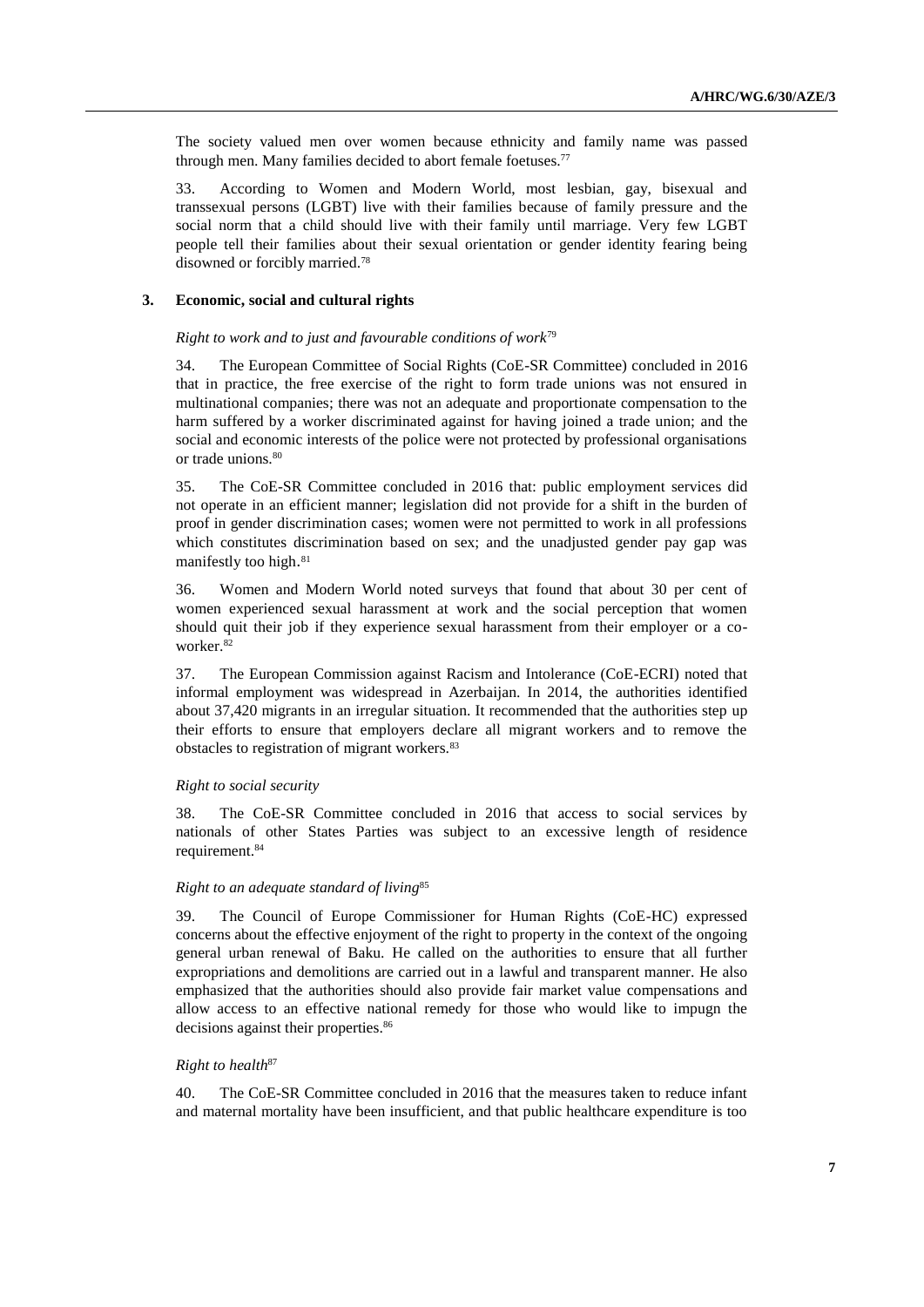low. It also concluded that legislation did not prohibit the sale and use of asbestos, and that adequate measures were not taken to prevent accidents.<sup>88</sup>

41. Women and Modern World stated that the high incidence of maternal and infant death in Azerbaijan was connected primarily to three factors: 1) low degree of awareness and knowledge of reproductive health of women, even though the State is making efforts to change this situation; 2) low qualifications of doctors, even though State facilities provide free-of-charge care for pregnant women; and 3) widespread poverty among the population, even though traditionally special attention is paid by families to the proper nourishment for pregnant women.<sup>89</sup>

42. With regard to sexual and reproductive health, Women and Modern World reported that the majority of the population did not yet have full enjoyment of their right to sexual health, nor enough awareness and knowledge of health issues in general and sexual issues in particular. <sup>90</sup> It reported that selective abortions, i.e., abortions committed because the sex of the child is female, was a serious problem in Azerbaijan. 91

43. Women and Modern World stated that forced HIV testing enforced by law enforcement bodies was common among the key affected populations such as sex workers, injection drug users and men who have sex with men. It recommended that Azerbaijan take measures to: stop forced testing of key populations affected by HIV/AIDS; conduct public campaigns on raising awareness about HIV prevention and testing targeting the affected groups, specifically migrants, young people, sex workers and injecting drug users; and ensure free treatment for people living with HIV.<sup>92</sup>

#### *Right to education*<sup>93</sup>

44. Women and Modern World stated that families limited their daughters' access to education to protect 'family honour' through not allowing them to enter universities in other cities.<sup>94</sup>

45. Women and Modern World also highlighted that girls frequently left school at just 13–14 year olds, but schools usually kept silent about it. According to statistics, the number of girls from the regions applying to go on to higher education was low. In larger towns, girls did not usually have problems obtaining a higher education; however, there were widespread stereotypes about such diplomas obtained by girls being more of a 'dowry'.<sup>95</sup>

46. The CoE-ECRI highlighted that under the new legal framework of Azerbaijan, the right to education of many foreigners was limited by quotas and agreements concluded by the educational institutions (Article 44.1 of the Law on Education).<sup>96</sup>

## **4. Rights of specific persons or groups**

#### *Women*<sup>97</sup>

47. JS3 reported that as of September 2017 there was no National Action Plan on implementing the Law on Domestic Violence, adopted in August 2010 and of the increasing number of murders of women, mostly by their husbands, former husbands or partners.<sup>98</sup> JS3 also noted the lack of action by the State to offer solutions for women victims of domestic violence and lack of prosecution of authors of such violence.<sup>99</sup> Advocates for Human Rights (AHR) noted the anecdotal evidence suggesting that domestic violence resulted in many murders and apparent suicides, but statistical reporting on homicide and suicide was not dis-aggregated based on factors such as sex or as to whether the victim experienced domestic violence.<sup>100</sup>

48. AHR stated that domestic violence in Azerbaijan was prevalent with 43% of women had experienced domestic violence,<sup>101</sup> whereas Women and Modern World cited even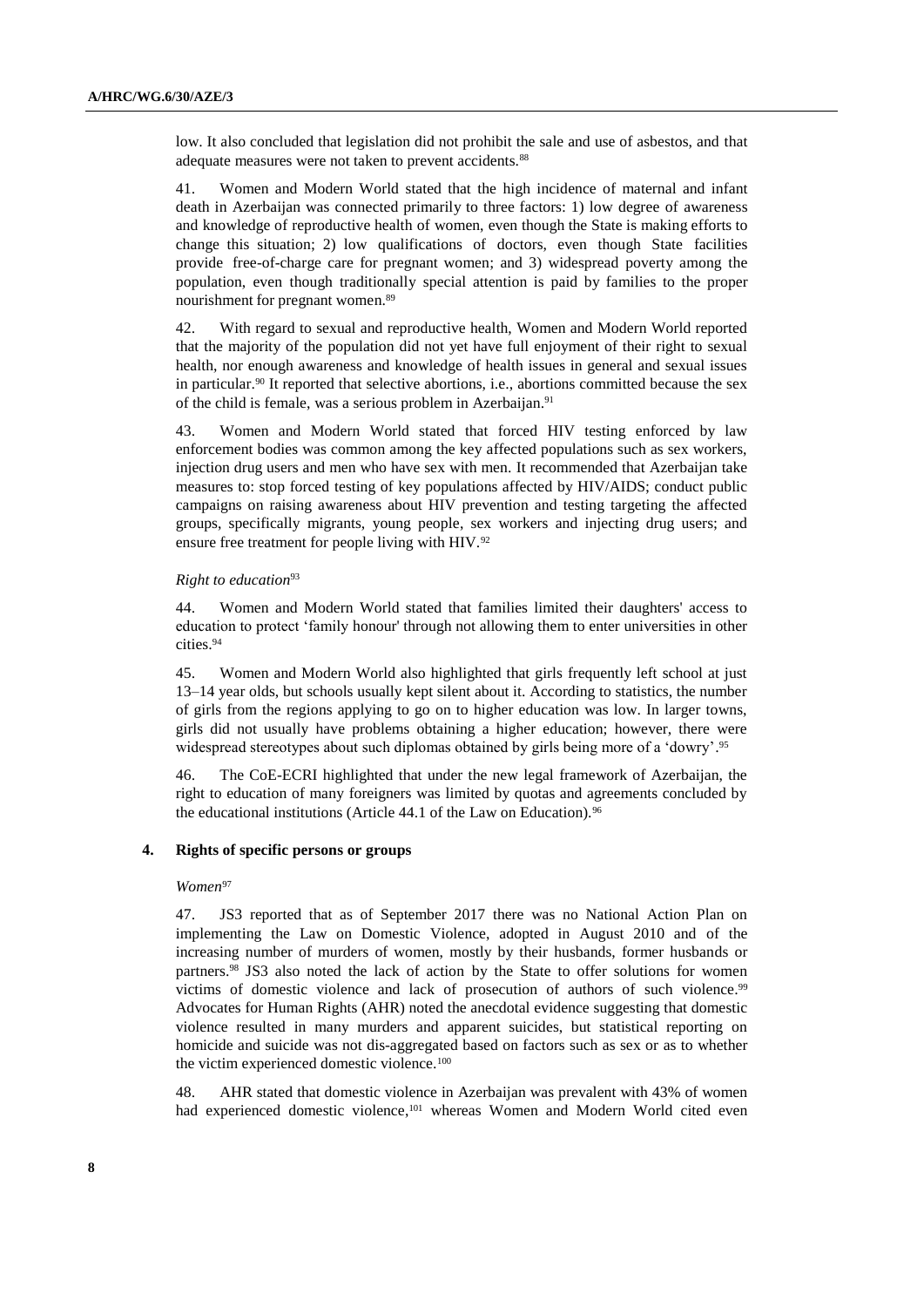higher percentage.<sup>102</sup> Harmful stereotypes about women's traditional role in the family and society prevailed<sup>103</sup> and that, despite some improvements, the police still held misperceptions that domestic violence issues should stay within the home. <sup>104</sup> AHR recommended that Azerbaijan intensify efforts to promote and protect women's rights, combat domestic violence, and promote gender equality.<sup>105</sup> It also recommended, in particular, implementing the laws, adopting measures to ensure reforms on gender violence, and considering development of a national action plan to promote women's rights.<sup>106</sup>

49. Women and Modern World recommended that the authorities assess the situation of sexual harassment in the society and take measures to implement the existing legislation provisions.<sup>107</sup>

50. Women and Modern World also reported that in case of rape the families usually tried to cover it up and, if a victim was single, might offer her the possibility to marry the perpetrator. Reporting a rape was also a long and humiliating endeavor. <sup>108</sup> It recommended that Azerbaijan include marital rape in the current legislation and raise public awareness about the issue of consent in sexual relations as well as implement the appropriate mechanisms for women to be able to report rape cases.<sup>109</sup>

#### *Children*<sup>110</sup>

51. The CoE-SR Committee concluded in 2016 that children over 16 but under the age of 18 may be held criminally liable for prostitution; that children were not protected against the misuse of information technologies; and that not all forms of corporal punishment were prohibited in the home and in institutions.<sup>111</sup>

52. The CoE-SR Committee also concluded in 2016 that children who are still subject to compulsory education were not guaranteed an uninterrupted rest period of at least two weeks during summer holiday.<sup>112</sup>

53. Global Initiative to End All Forms of Corporal Punishment (GIEACP) reported that corporal punishment of children in Azerbaijan was lawful in the home, alternative care and day care settings and that it was unlawful in the penal system and in schools.<sup>113</sup> It recommended that Azerbaijan enact the draft Law on Protection of Children Against All Forms of Corporal Punishment to clearly prohibit all corporal punishment of children, however light, in every setting of their lives, as a matter of priority.<sup>114</sup>

54. Women and Modern World reported that child marriage was an acute problem in Azerbaijan<sup>115</sup> and that girls frequently left school at just 13–14 year olds.<sup>116</sup> It also reported that religious marriages left women without any legal claims in case of divorce, death of the spouse or child support, while a temporary marriage blessed by the religious authorities could happen parallel to the officially registered marriage with a different woman.<sup>117</sup> It recommended that Azerbaijan continue and improve the current efforts to eliminate child marriages as well as ensure that girls had completed secondary education before getting married.<sup>118</sup>

55. Women and Modern World reported noted high levels of infant mortality in Azerbaijan<sup>119</sup> recommending that Azerbaijan fully implement the "Action Program on Protection of Mother and Child Health" and ensure that all programs for maternal and infant health reach the rural areas, where the situation was even more serious than in the cities.

#### *Persons with disabilities*<sup>120</sup>

56. The CoE-SR Committee concluded in 2016 that Azerbaijan had not yet established the requirement that employers should make reasonable accommodation for persons with disabilities.<sup>121</sup>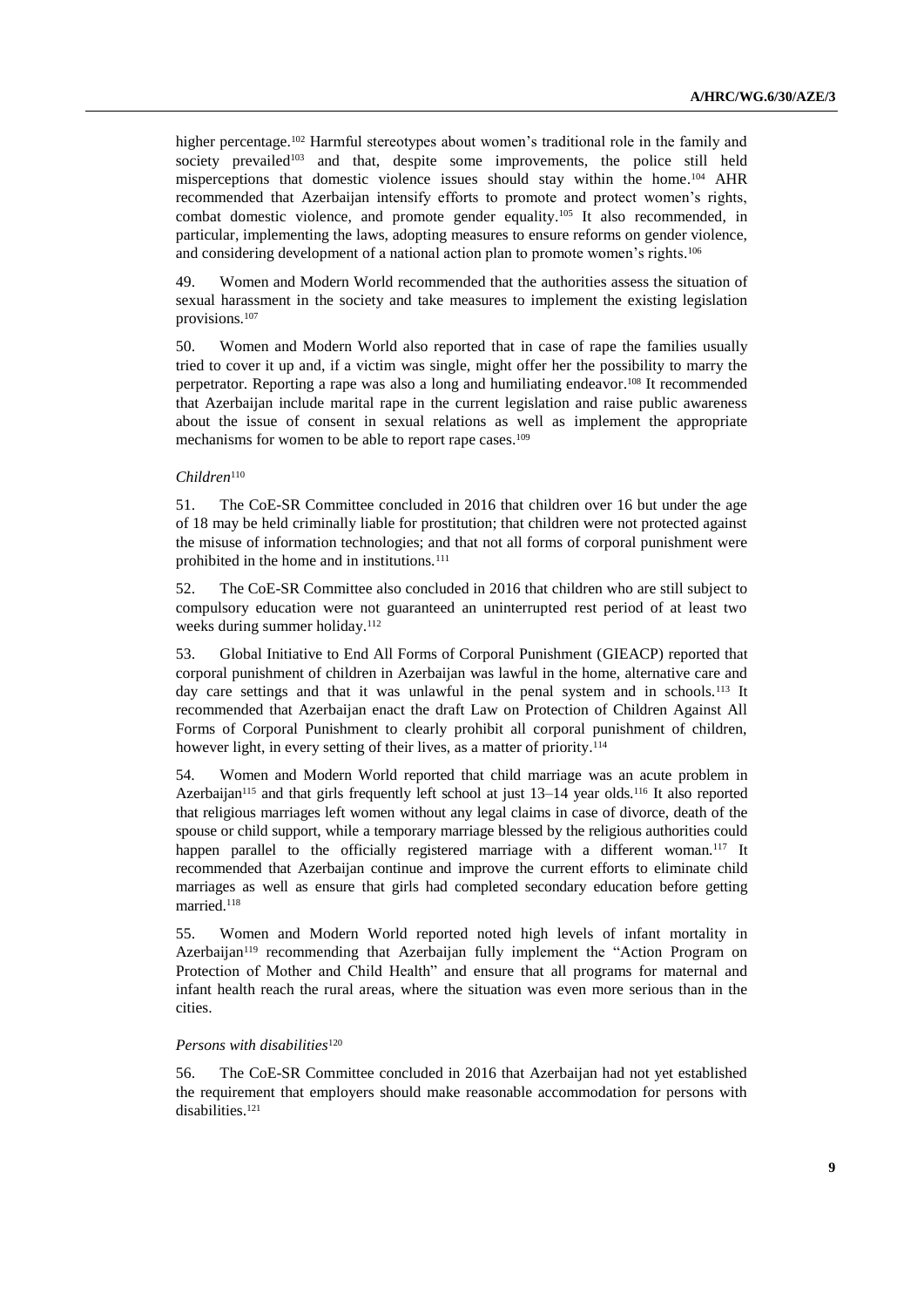57. In addition, the CoE-SR Committee concluded in 2016 that there was no legislation explicitly protecting persons with disabilities from discrimination in training.<sup>122</sup>

#### *Minorities and indigenous peoples*<sup>123</sup>

58. The Advisory Committee of the Council of Europe Framework Convention for the Protection of National Minorities expressed concern that the overall legislative framework pertaining to national minorities continues to be vague; a comprehensive system to collect information on the specific obstacles faced by persons belonging to national minorities in accessing rights is lacking; and that special measures to promote their full and effective equality are required.<sup>124</sup>

59. Unrepresented Nations and Peoples Organization (UNPO) stated that the 2009 census falsely reflected the complexity of the ethno linguistic map of Azerbaijan: the number of Lezghins as well as other ethnic minorities was intentionally decreased as an Azeri ethnic identity was imposed on many of them.<sup>125</sup> It noted that ethnic minorities no longer had the right to communicate with the local government in their own language.<sup>126</sup>

60. UNPO also noted that Talysh were prevented from receiving education in their native tongue and that lessons in Talysh from 1st to 4th grades were mandatory only on paper. It further noted that in practice, language classes had been replaced by other extracurricular activities and there remained a shortage of Talysh speaking teachers leading to the disappearance of Talysh language lessons in most schools.<sup>127</sup> UNPO highlighted that the Government did not provide sufficient teaching school materials in the languages of ethnic minorities. It further stated that Lezghin was taught as a foreign language in schools of the Qusar region, where 95% of the inhabitants are Lezghins and that the Lezghin textbooks that were available were imported from Russia and were not adapted for contemporary teaching. <sup>128</sup> UNPO also reported that there were no television channels broadcasting in minority languages and that there was no newspaper or TV programme providing information in Lezghin.<sup>129</sup>

61. UNPO reported that many Lezghins preferred to be identified as Azeris to avoid job discrimination, while many young Talysh were leaving to Russia to find work.<sup>130</sup> UNPO noted that poor education and medical services and high unemployment rates among Lezghin and Talysh populations had led to the desertification of these ethnic villages.<sup>131</sup>

#### *Migrants, refugees, asylum seekers and internally displaced persons*<sup>132</sup>

62. The CoE-ECRI regretted that no comprehensive current data were available in Azerbaijan on migrants' living conditions and countries of origin. It encouraged the authorities to develop a set of indicators and regularly collect current statistical data on these indicators in order to evaluate and improve the integration and the living conditions of migrants and their families in core areas such as educational outcome, labour market access, health and housing.<sup>133</sup>

63. The CoE-ECRI also regretted that the authorities had not developed an action plan or overall integration strategy addressing the integration needs of migrants in core areas such as housing, health, employment, education, equality and protection from discrimination. 134

64. While welcoming the fact that the authorities had undertaken considerable efforts to improve the historical minorities' access to public services and to the labour market, the CoE-ECRI noted that many minorities inhabiting rural and mountainous areas still suffered from higher degrees of poverty and below-average health and education services.<sup>135</sup>

65. The CoE-ECRI noted that among the refugees and asylum seekers in the country (about 1,500 at the end of 2015), the largest groups were Afghans, followed by Chechens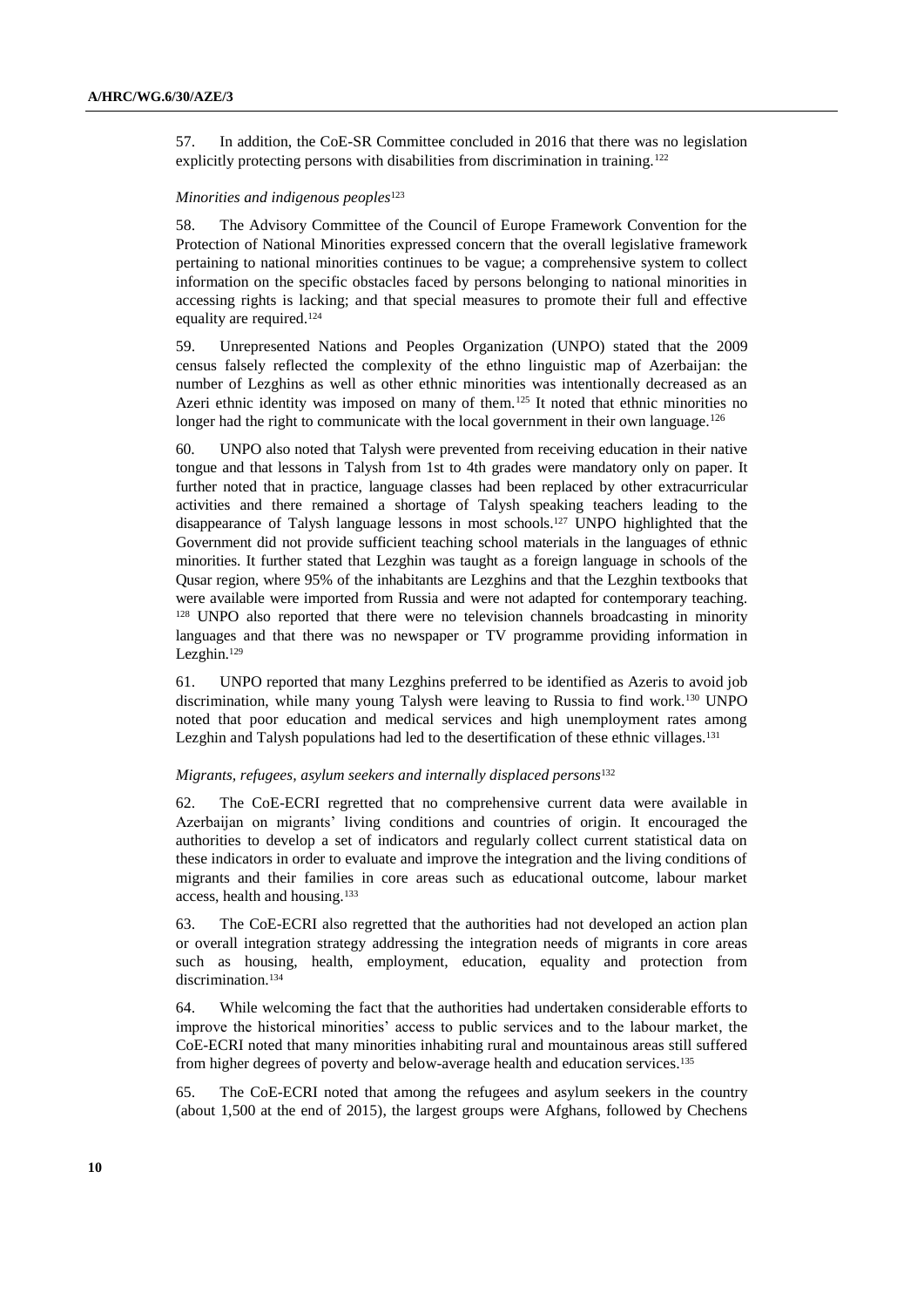and Pakistanis. The number of recognised refugees (about 4 per cent) was low. Chechens were denied access to the asylum procedure and there are no provisions on subsidiary protection.<sup>136</sup>

66. The CoE-ECRI also noted reports indicating that members of minorities are subject to discrimination and that officials perceive some minorities as a threat to the country. Enrolment in preschool education was generally low. It is often detrimental to children belonging to minorities, who should acquire, in addition to their mother tongue, sound knowledge of the official language before attending primary school. 137

### *Stateless persons*

67. The CoE-ECRI considered that the blanket prohibition for foreign nationals and stateless persons "to issue religious propaganda" (Article 76.6 of the Migration Code) and the official statement that they are not allowed to be members of a political party could not be justified, and that these discriminatory provisions should be removed.<sup>138</sup>

### *Notes*

| <sup>1</sup> The stakeholders listed below have contributed information for this summary; the full texts of all |
|-----------------------------------------------------------------------------------------------------------------|
| original submissions are available at: www.ohchr.org.                                                           |
| Civil society                                                                                                   |

*Civil society Individual submissions:*

| <b>ADF</b> International                             | <b>ADF</b> International:                                                                                             |
|------------------------------------------------------|-----------------------------------------------------------------------------------------------------------------------|
| <b>AHR</b>                                           | Advocates for Human Rights;                                                                                           |
| Crude Accountability                                 | Crude Accountability;                                                                                                 |
| <b>ECLJ</b>                                          | European Centre for Law and Justice;                                                                                  |
| <b>Freedom Now</b>                                   | Freedom Now:                                                                                                          |
| Forum 18                                             | Forum 18;                                                                                                             |
| <b>GIEACP</b>                                        | The Global Initiative to End All Corporal Punishment of<br>Children:                                                  |
| <b>HRW</b>                                           | Human Rights Watch;                                                                                                   |
| <b>IBAHRI</b>                                        | International Bar Association's Human Rights Institute;                                                               |
| ICJ                                                  | International Commission of Jurists;                                                                                  |
| <b>IPHR</b>                                          |                                                                                                                       |
| L4L                                                  | International Partnership for Human Rights;<br>Lawyers for Lawyers;                                                   |
| <b>ODVV</b>                                          | Organization for Defending Victims of Violence;                                                                       |
| Women and Modern World                               | Center Women and Modern World;                                                                                        |
| <b>UNPO</b>                                          | The Unrepresented Nations and People Organization.                                                                    |
| Joint submissions:                                   |                                                                                                                       |
| JS <sub>1</sub>                                      |                                                                                                                       |
|                                                      | Joint submission 1 submitted by: Article 19 Freedom Now,<br>Index on Censorship, Institute for Reporters' Freedom and |
|                                                      | Safety, International Media Support, PEN International and                                                            |
|                                                      | Reporters without Borders, London, (The United Kingdom of                                                             |
|                                                      | Northern Ireland and Great Britain);                                                                                  |
| JS <sub>2</sub>                                      | Joint submission 2 submitted by: Election Monitoring and                                                              |
|                                                      | Democracy Studies Center, Economic Research Center, Public                                                            |
|                                                      | Association for Assistance to Free Economy and Centre for                                                             |
|                                                      | Civil and Political Rights;                                                                                           |
| JS3                                                  | Joint submission 3 submitted by: Election Monitoring and                                                              |
|                                                      | Democracy Studies Centre, Human Rights Club, Legal                                                                    |
|                                                      |                                                                                                                       |
|                                                      | Education Society, Human Rights House Foundation.                                                                     |
| $Regional$ intergovernmental organization(s):<br>CoE | The Council of Europe, Strasbourg (France), Attachments;                                                              |
| <b>ODHIR-OSCE</b>                                    |                                                                                                                       |
|                                                      | The Office of Democratic Institutions and Human Rights,                                                               |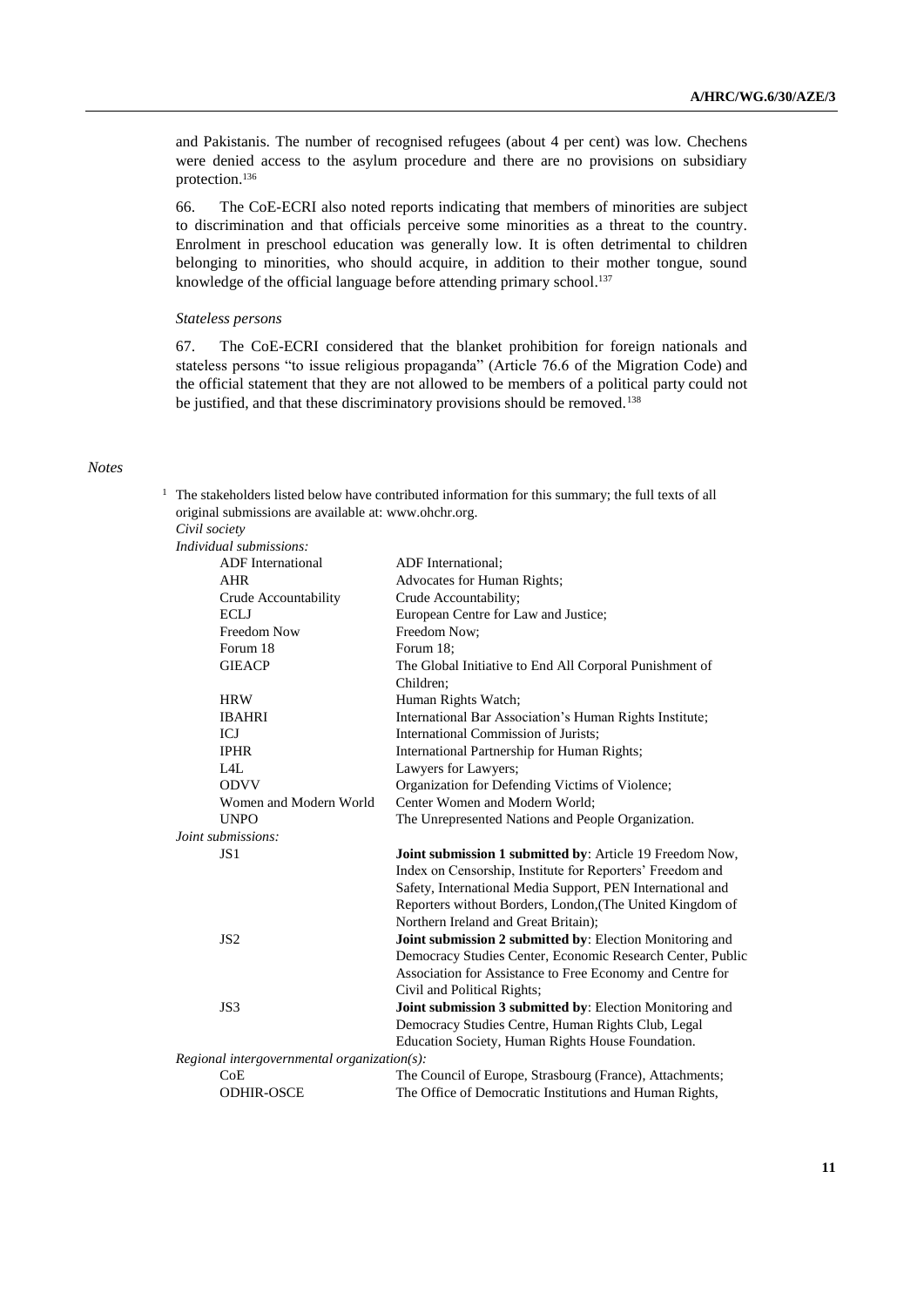Organization for Security and Co-operation in Europe, Vienna Austria. <sup>2</sup> The following abbreviations are used in UPR documents:<br>ICERD **International Conv** International Convention on the Elimination of All Forms of Racial Discrimination; ICESCR International Covenant on Economic, Social and Cultural Rights; OP-ICESCR Optional Protocol to ICESCR; ICCPR International Covenant on Civil and Political Rights; ICCPR-OP 1 Optional Protocol to ICCPR; ICCPR-OP 2 Second Optional Protocol to ICCPR, aiming at the abolition of the death penalty; CEDAW Convention on the Elimination of All Forms of Discrimination against Women; OP-CEDAW Optional Protocol to CEDAW; CAT Convention against Torture and Other Cruel, Inhuman or Degrading Treatment or Punishment; OP-CAT Optional Protocol to CAT;<br>
Convention on the Rights of CRC CRC Convention on the Rights of the Child;<br>OP-CRC-AC Optional Protocol to CRC on the involve Optional Protocol to CRC on the involvement of children in armed conflict; OP-CRC-SC Optional Protocol to CRC on the sale of children, child prostitution and child pornography; OP-CRC-IC Optional Protocol to CRC on a communications procedure;<br>ICRMW International Convention on the Protection of the Rights of International Convention on the Protection of the Rights of All Migrant Workers and Members of Their Families; CRPD Convention on the Rights of Persons with Disabilities;<br>
Opening Conventional Protocol to CRPD: OP-CRPD Optional Protocol to CRPD;<br>
ICPPED International Convention for International Convention for the Protection of All Persons from Enforced Disappearance.

<sup>3</sup> For relevant recommendations see A/HRC/24/13, paras.109.1-109.12.

<sup>4</sup> Forum 18, para. 3.

<sup>5</sup> For relevant recommendations, see A/HRC/24/13, paras. 109.13-109.17.

- 6 JS1, paras 3-5.
- <sup>7</sup> For relevant recommendations, see /HRC/24/13, paras. 109.55, 109.62-109.63, 109.141, 110.3.
- 8 JS3, para 35.
- <sup>9</sup> JS3, para 36.
- <sup>10</sup> Women and Modern World, para 53.
- <sup>11</sup> Women and Modern World, para 54.
- <sup>12</sup> Women and Modern World, para 65.
- <sup>13</sup> For relevant recommendations, see A/HRC/24/13, paras. 109.37, 109.46.
- <sup>14</sup> Crude Accountability, p.1.
- <sup>15</sup> Crude Accountability, p.1.
- <sup>16</sup> Crude Accountability, p.2.
- <sup>17</sup> Crude Accountability, p.3.
- <sup>18</sup> For relevant recommendations, see A/HRC/24/13, paras. 109.70-109.78, 109.92-109.95.
- <sup>19</sup> ODVV, p.2.
- <sup>20</sup> ODVV, p.3.
- <sup>21</sup> HRW, pp. 6-7.
- <sup>22</sup> HRW, p. 7.
- <sup>23</sup> Forum 18, para. 8.
- $24$  CoE submission, p. 5.
- <sup>25</sup> For relevant recommendations, see A/HRC/24/13, paras. 109.90, 109.96-109.99, 110.1.
- <sup>26</sup> IBAHRI, para 4.1.
- <sup>27</sup> IBAHRI, para 4.9.
- <sup>28</sup> JS3, para 11.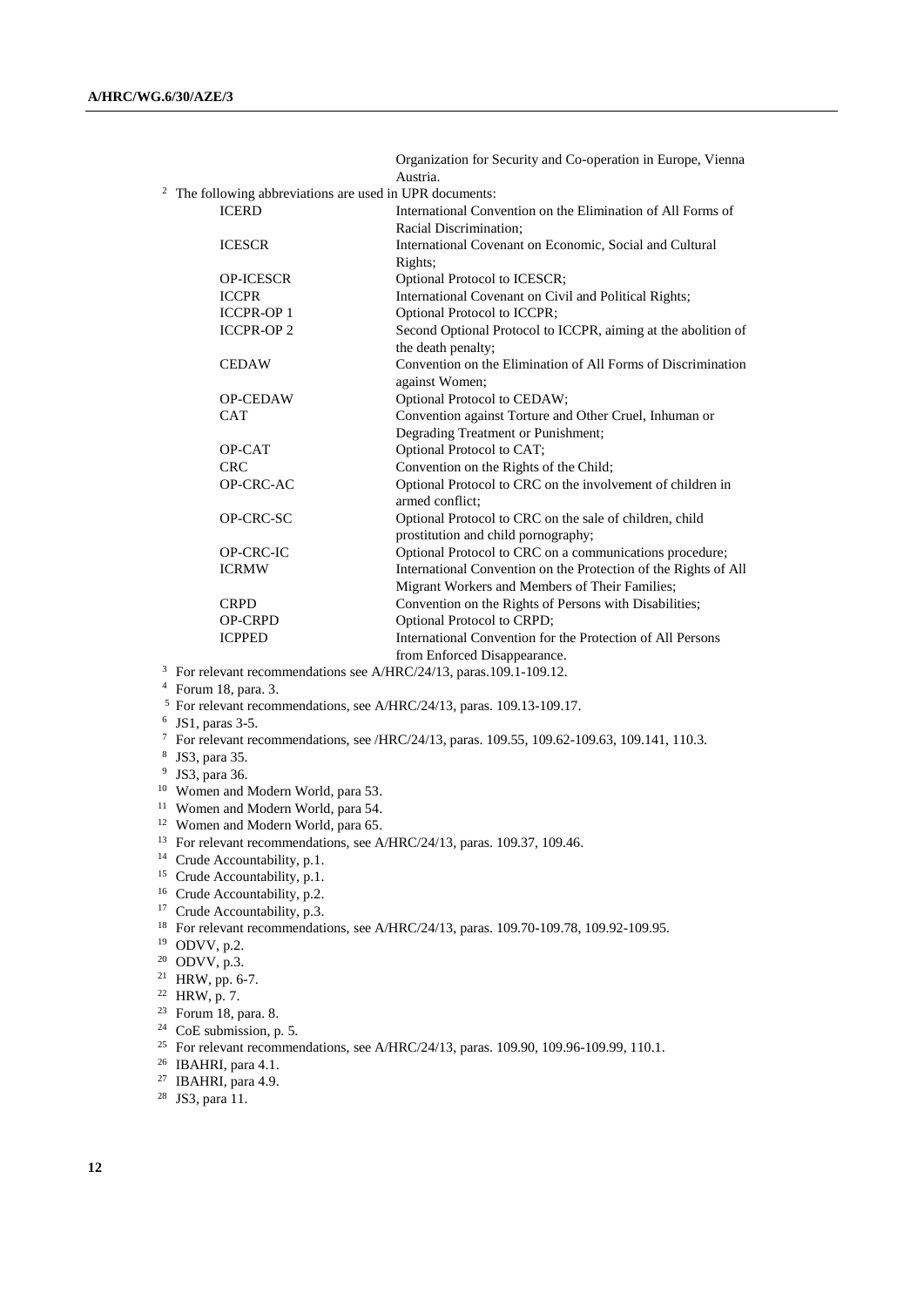- International Commission of Jurists, para 10.
- International Commission of Jurists, para 15.
- International Commission of Jurists, para 17.
- Lawyers for Lawyers, paras 9-11.
- IBAHRI, para 4.17.
- CoE submission p. 7. See linked attachment on p. 7.
- For relevant recommendations, see A/HRC/24/13, paras. 109.26-109.29, 109.79, 109.102-109.140 and 110.2.
- ADF, para. 4.
- ECLJ, para 5.
- ECLJ, para 7. See also Forum 18, para 17.
- <sup>39</sup> Freedom Now, para 16 and 18 and ADF International, para 6. See also UNPO, para 13.
- ECLJ, paras 10-12.
- Forum 18, paras 2-8, para 22. See also UNPO, para 14.
- <sup>42</sup> Freedom Now, para 15.
- Forum 18, para 12.
- Forum 18, para 13.
- JS1, paras 10-11.
- JS1, para 12.
- JS2, para 21, IPHR, para 3.11 and Human Rights Watch, p. 5.
- JS2, para 22.
- Human Rights Watch, p.1 and Freedom Now, para 5.
- JS1, para 17.
- JS1, para 19.
- JS1, paras 6-8.
- JS2, para 16, IPHR, paras 3.10-3.11 and Human Rights Watch, p.2. see also ODVV, p.2.
- Freedom Now, para 6.
- JS1, para 21.
- JS1, para 22, IPHR, paras 3.4-3.8 and Human Rights Watch, p.4.
- JS1, para 29.
- JS1, para 30.
- JS1, para 31.
- Human Rights Watch, p.2 and JS1, para 28.
- ODHIR-OSCE, p. 3.
- IPHR, paras 1.19-1.12 and JS1, paras 33-35.
- JS1, paras 33-35.
- JS2, para 4, JS3, para 4, IPHR, paras 1.2-1.4 and Human Rights Watch, p. 6.
- JS1, para 36. See also IPHR, para 1.6.
- JS1, paras 36-37.
- JS1, para 40.
- JS2, para 5.
- JS1, para 40 and IPHR, paras 2.3-2.4.
- Freedom Now, para 7.
- JS1, para 40, See also JS3, para 13.
- ODHIR-OSCE, p. 2.
- For relevant recommendations, see A/HRC/24/13, paras. 109.84-109.87.
- CoE submission, p. 6. See linked attachment on p. 6.
- For relevant recommendations, see.
- Women and Modern World, para. 46.
- Women and Modern World, para 56.
- Women and Modern World, para 56.
- For relevant recommendations, see A/HRC/24/13, paras. 109.66, 109.151.
- CoE submission p. 10. See linked attachment on p. 10.
- CoE submission p. 10. See linked attachment on p. 10.
- Women and Modern World, para. 7.
- CoE submission, p. 6. See linked attachment on p. 6.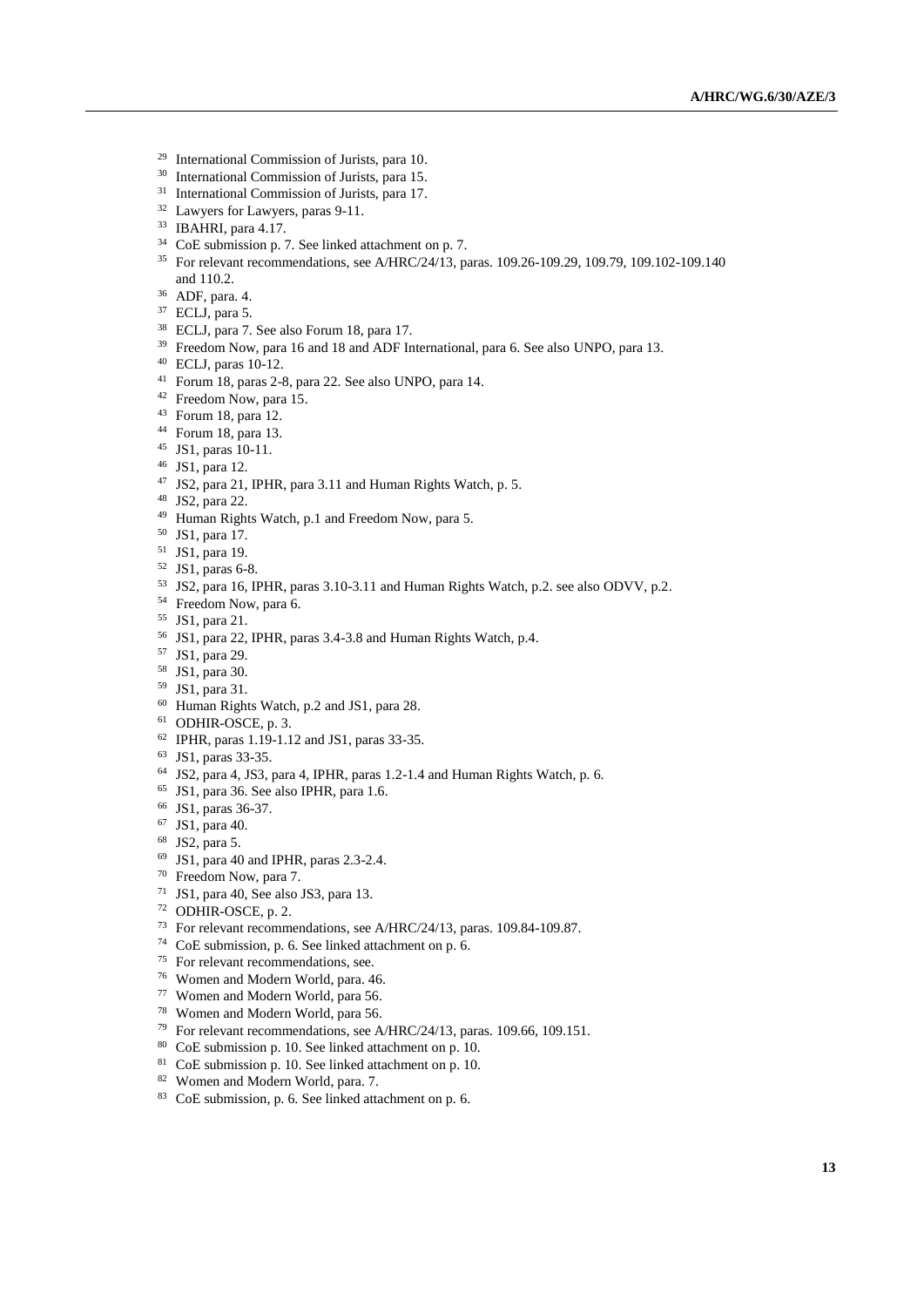- CoE submission, p. 10. See linked attachment on p. 10.
- For relevant recommendations, see A/HRC/24/13, paras. 109.37, 109.141, 109.45-109.47 and 109.54.
- CoE submission, p. 3.
- For relevant recommendations, see A/HRC/24/13, paras. 109.42-109.46 and 109.149.
- CoE submission, p. 10. See linked attachment on p. 10.
- Women and Modern World, para 35.
- <sup>90</sup> Women and Modern World, para 33.
- Women and Modern World, para 29.
- <sup>92</sup> Women and Modern World, paras 68 and 72.
- For relevant recommendations, see A/HRC/24/13, paras. 109.144, 109.148-109.149.
- Women and Modern World, para 5.
- Women and Modern World, para 23.
- CoE submission, p. 6. See linked attachment on p. 6.
- 97 For relevant recommendations, A/HRC/24/13, paras. 109.55-109.67, 109.80-109.83, 109.100-109.101.
- JS3, paras 30-32.
- JS3, para 33.
- Advocates for Human Rights, para 17.
- Advocates for Human Rights, para 1.
- Women and Modern World, para 11.
- Advocates for Human Rights, para 6.
- Advocates for Human Rights, para 14.
- Advocates for Human Rights, para 6.
- Advocates for human Rights, para 7.
- <sup>107</sup> Women and Modern World, para 16.
- Women and Modern World, para 15.
- <sup>109</sup> Women and Modern World, para 16.
- For relevant recommendations, see A/HRC/24/13, paras.109.25, 109.48-109.50, 109.59, 109.82, 109.89, 109.96-109.97, 109.141, 109.152-109.154.
- CoE submission, p. 10, See linked attachment on p. 10.
- CoE submission, p. 10, See linked attachment on p. 10.
- GIEACP, para 2.
- GIEACP, para 1.3.
- <sup>115</sup> Women and Modern World, para 21.
- Women and Modern World, para 23.
- <sup>117</sup> Women and Modern World, para 26.
- <sup>118</sup> Women and Modern World, para 33.
- Women and Modern World, paras 35 and 41.
- <sup>120</sup> For relevant recommendations, see A/HRC/24/13, paras.109.150-109.155.
- CoE submission, p. 10, See linked attachment on p. 10.
- CoE submission, p. 10, See linked attachment on p. 10.
- <sup>123</sup> For relevant recommendations, see A/HRC/24/13, paras. 109.141.
- <sup>124</sup> CoE Submission, p. 6, See linked attachment on p. 6.
- UNPO, para 10.
- UNPO, para 9.
- UNPO, para 11.
- UNPO, para 12.
- UNPO, para 16.
- UNPO, para 19.
- UNPO, para 20.
- <sup>132</sup> For relevant recommendations, see A/HRC/24/13, paras. 109.68-109.69, 109.141, 109.156-109.158.
- CoE submission, p. 6. See linked attachment on p. 6.
- CoE submission, p. 6. See linked attachment on p. 6.
- CoE submission, p. 6. See linked attachment on p. 6.
- CoE submission, p. 6. See linked attachment on p. 6.
- CoE submission, p. 6. See linked attachment on p. 6.